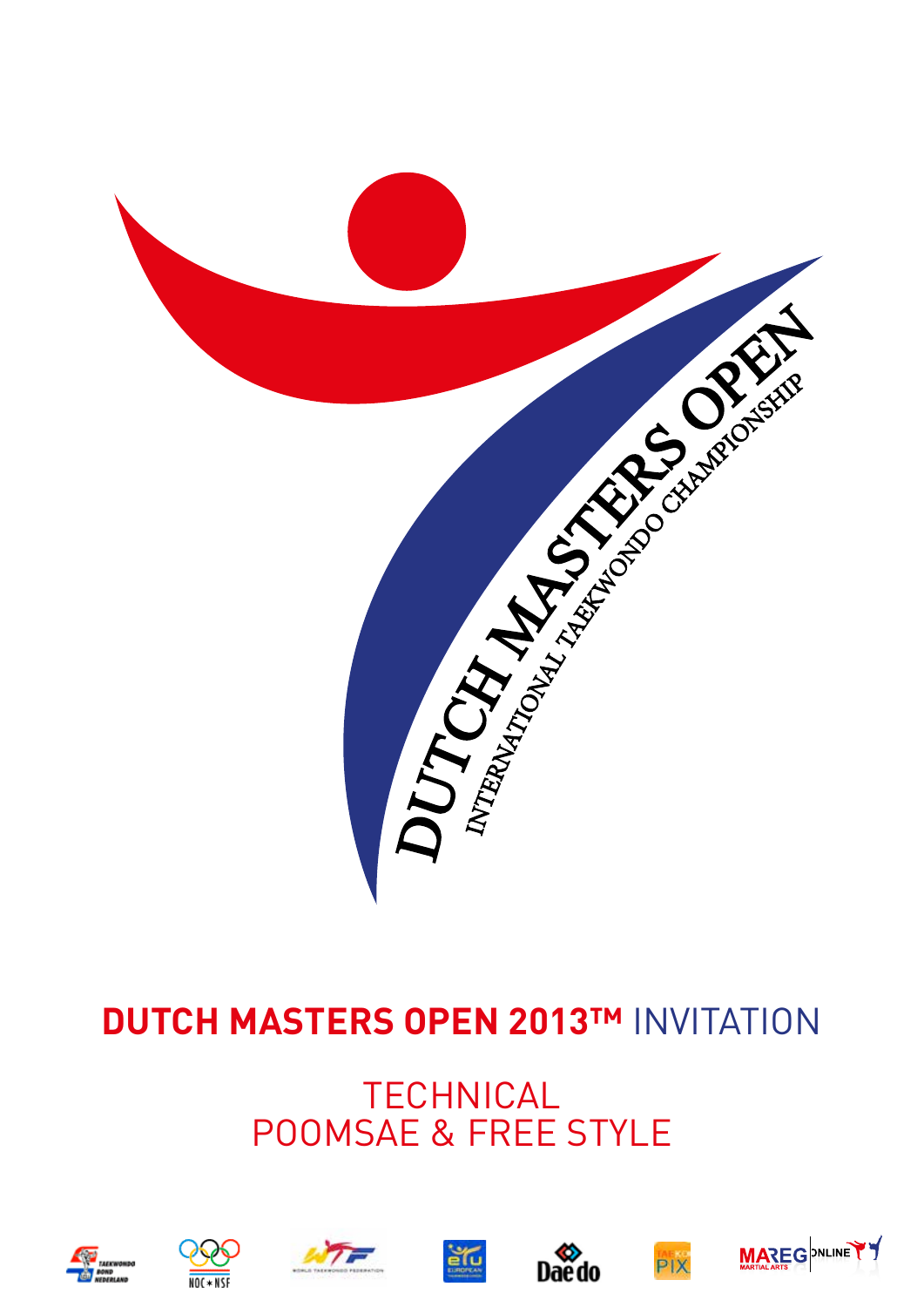# **Dutch Masters Open 2013™**The 25th of May 2013 technical poomsae & free style

### **ALL COMPETITION AREAS WILL BE EQUIPED WITH PLASMA SCREENS AND LATEST WTF TECHNICAL JUDGE SYSTEM**

## **1. Organization**

| 1.1 | Promoter    | Taekwondo Club Papendrecht, Mr. Rakesh Gajadhar                |                                                                                                        |
|-----|-------------|----------------------------------------------------------------|--------------------------------------------------------------------------------------------------------|
| 1.2 | Supervisor  | The Dutch Taekwondo Federation                                 |                                                                                                        |
| 1.3 | Information | <b>Tournament Director</b><br>Mobile<br>E-mail<br>Registration | : Mr. Rakesh Gajadhar<br>$: +31 - 6 - 14126969$<br>: rakesh@ma-regonline.com<br>: www.ma-regonline.com |

#### 1.4 Poomsae Director Mr. Mustapha Moutarazak E-mail: m.moutarazak@hotmail.com

# **2. PLACE AND DATE**<br>2.1 Sports Centre

- Topsportcentrum Rotterdam
- 2.2 Place Rotterdam Van Zandvlietplein 20 3077 AA Rotterdam +31 10 4971200
- 2.3 Date 25th of May 2013

### **3. Time Table**

| Friday – 24th of May Registration at Topsportcentrum Rotterdam<br>18:00 - 19:00 hrs (local time) for all competitors<br>Changes of classes are allowed costing € 10,00 (Euro) or \$7,50 (US Dollars).                                                                                       |
|---------------------------------------------------------------------------------------------------------------------------------------------------------------------------------------------------------------------------------------------------------------------------------------------|
| Saturday 25th of May 07.00 - 08.00: registration for C & B classes (no changes)<br>09.00 - 09.00: start tournament<br>11.00 - 12.00: registration for A-classes (no changes)<br>12.30 - 14.00: Finals C & B classes<br>14.00 - 18.00: Restart tournament<br>18.00 - 19.00: Finals A classes |

NOTE: Times and competition mode are subject to change.













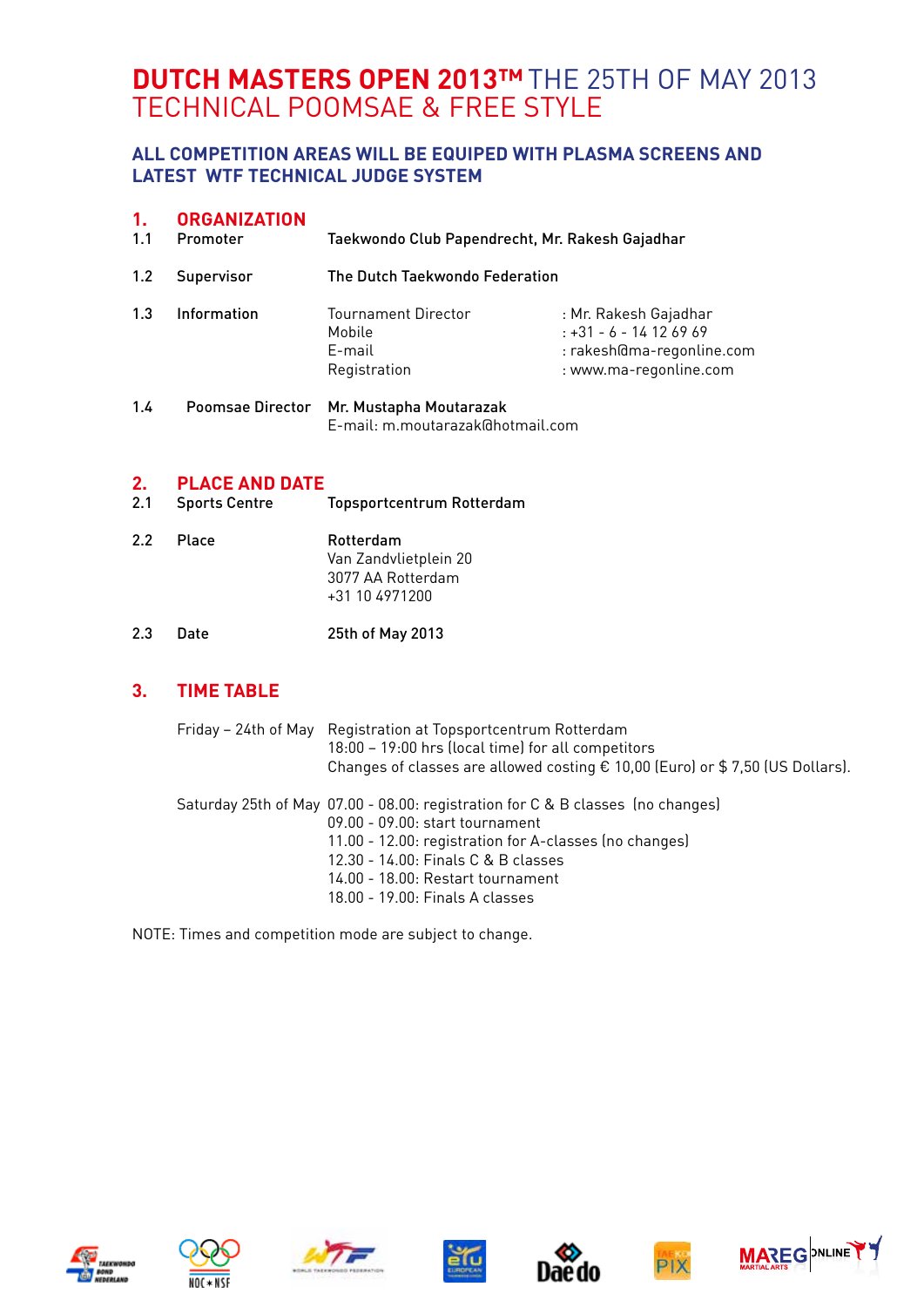| 4.  | <b>CONTESTANT</b> |                                                                                                                                                                                                          |
|-----|-------------------|----------------------------------------------------------------------------------------------------------------------------------------------------------------------------------------------------------|
| 4.1 | Membership        | Participants must be a member of a National Taekwondo Federation, affiliated to<br>the WTF. This membership must be proved by means of a valid federal certificate<br>of membership at the registration. |
| 4.2 | Graduation        | Dangrades: 1st Dan/Poom and higher.                                                                                                                                                                      |
|     |                   | B-Cat.: 6th Geup until 1st Geup                                                                                                                                                                          |
|     |                   | C-Cat: 10th Geup until 7th Geup                                                                                                                                                                          |
| 4.3 | Age               | The age categories are based on the year of birth. For example, if a competitor                                                                                                                          |
|     |                   | is 17 years old on the competition date and will be 18 in that year, he/she will<br>participate in the division 18 until 29 years.                                                                       |
| 5.  | <b>CLASSES</b>    |                                                                                                                                                                                                          |
|     | A-CLASS           | All compulsory Poomsae for the 1st, 2nd and final round for A-Categories will be<br>announced 3 day before the competition on the website: www.ma-regonline.com                                          |
|     |                   | 1st and 2nd round: 1 Taegeuk/Poomsae (Compulsory Poomsae table).<br>3rd round (finals): 2 Taegeuk/Poomsae (Compulsory Poomsae table).                                                                    |
|     |                   | $\{\circ\}$ finale) 2 Taegeuk/Poomsae with 1 minute pause. For each Taegeuk/                                                                                                                             |

 (only finale) 2 Taegeuk/Poomsae with 1 minute pause. For each Taegeuk/ Poomsae 2 points will be given (each Taegeuk/Poomsae is judged separately and the points will be announced immediately after the Taegeuk/Poomsae.

#### Table Individual class A

| <b>Division</b> | Table A-class from 1st Dan/Poom and higher<br>1st and 2nd Compulsory Poomsae     |
|-----------------|----------------------------------------------------------------------------------|
| until 10 year   | Taegeuk 2, 3, 4, 5, 6, 7, 8 jang, Koryo                                          |
| 11 - 13 year    |                                                                                  |
| 14 – 17 year    | Taegeuk 4, 5, 6, 7, 8 jang, Koryo, Keumgang, Taeback                             |
| 18 - 29 year    | Taegeuk 6, 7, 8 jang, Koryo,                                                     |
| 30 - 39 year    | Keumgang, Taeback, Pyongwon, Shipjin                                             |
| 40 - 49 year    | Taegeuk 8 jang, Koryo, Keumgang, Taeback,<br>Pyongwon, Shipjin, Jitae, Cheonkwon |
| 50 - 59 year    | Koryo, Keumgang, Taeback, Pyongwon Shipjin, Jitae,                               |
| plus 60 year    | Chonkwon, Hansu                                                                  |

#### Table Pair (1 male and 1 female) & Teams (3 male or 3 female) A-class

| Pair division | Table A-class from 1st Dan/Poom and higher<br>1st and 2nd Compulsory Poomsae     |
|---------------|----------------------------------------------------------------------------------|
| until 14 year | Taegeuk 2, 3, 4, 5, 6, 7, 8 jang, Koryo,                                         |
| 15 - 29 year  | Taegeuk 6, 7, 8 Jang, Koryo,<br>Keumgang, Taeback, Pyongwon, Shipjin             |
| plus 30 year  | Taegeuk 8 Jang, Koryo, Keumgang, Taeback,<br>Pyongwon, Shipjin, Jitae, Cheonkwon |

| <b>Team division</b> | Table A-class from 1st Dan/Poom and higher<br>1st and 2nd Compulsory Poomsae     |
|----------------------|----------------------------------------------------------------------------------|
| until 14 year        | Taegeuk 2, 3, 4, 5, 6, 7, 8 jang, Koryo                                          |
| 15 – 29 year         | Taegeuk 6, 7, 8 Jang, Koryo<br>Keumgang, Taeback, Pyongwon, Shipjin              |
| plus 30 year         | Taegeuk 8 Jang, Koryo, Keumgang, Taeback,<br>Pyongwon, Shipjin, Jitae, Cheonkwon |













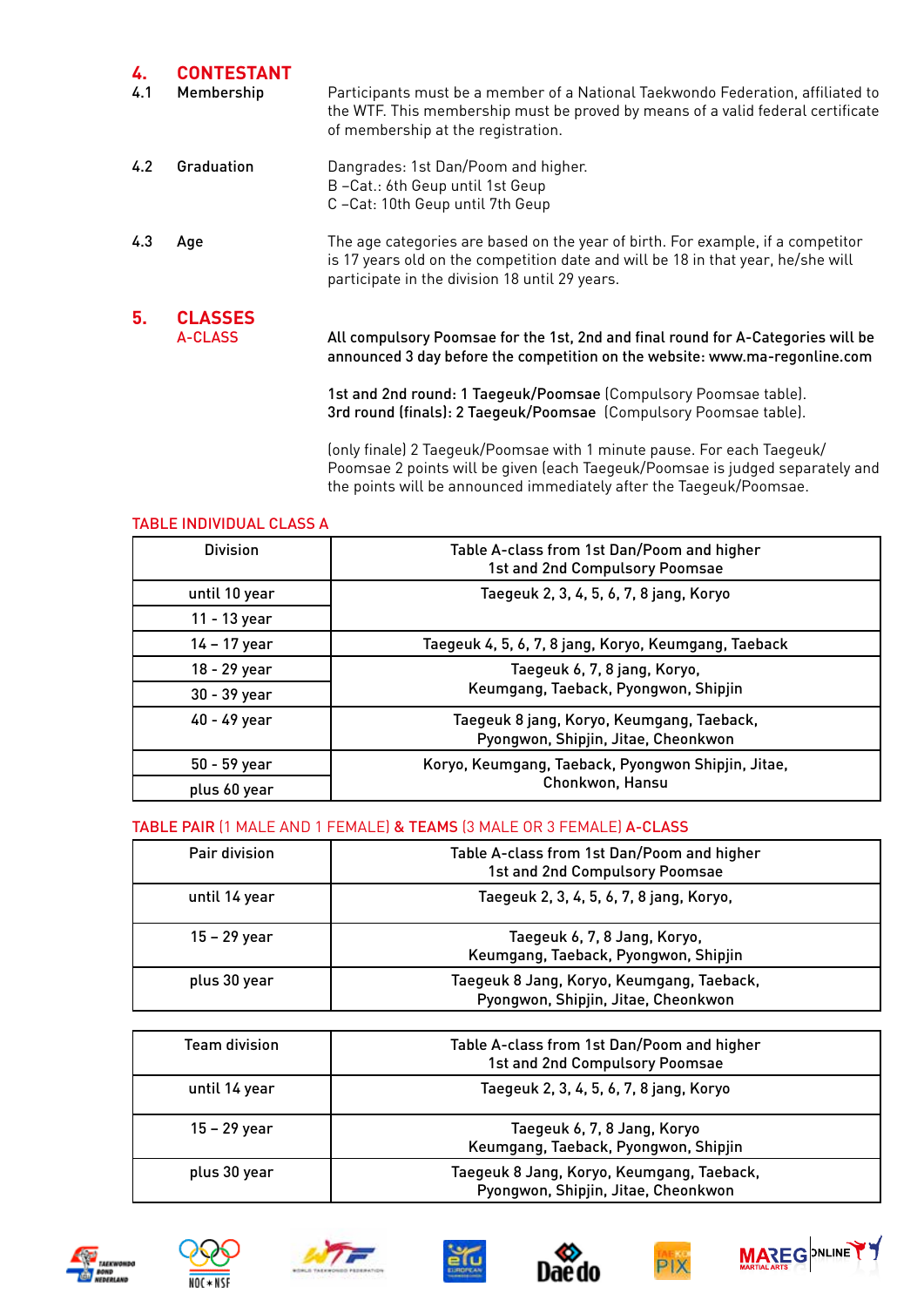B-Class NOTE: (6th until 1st Geup) must 4 totally different taegeuks It is not possible to change taegeuks during the registration

> 1st and 2nd round: 1 Taegeuk/Poomsae (Compulsory Poomsae table). 3rd round (finals): 2 Taegeuk/Poomsae (Compulsory Poomsae table).

 (only finale) 2 Taegeuk/Poomsae with 1 minute pause. For each Taegeuk/ Poomsae 2 points will be given (each Taegeuk/Poomsae is judged separately and the points will be announced immediately after the Taegeuk/Poomsae.

#### Table Individual class B

| <b>Division</b> | Table B-class from 6th geup until 1st geup<br>1st en 2nd compulsory Poomsae |
|-----------------|-----------------------------------------------------------------------------|
| Until 7 year    |                                                                             |
| 8 - 10 year     |                                                                             |
| 11 - 14 year    |                                                                             |
| 15 – 17 year    |                                                                             |
| 18 - 29 year    | <b>Taeguek</b><br>1, 2, 3, 4, 5, 6, 7, 8 jang                               |
| 30 - 39 year    |                                                                             |
| 40 - 49 year    |                                                                             |
| 50 - 59 year    |                                                                             |
| plus 60 year    |                                                                             |

#### Table pair & Teams B- class

| Pair division: | Table B-class from 6nd geup until 1st geup<br>1ste en 2de verplichte Poomsae |
|----------------|------------------------------------------------------------------------------|
| Until 14 year  |                                                                              |
| 15 - 29 year   |                                                                              |
| +30 year       | <b>Taegeuk</b><br>1, 2, 3, 4, 5, 6, 7, 8 jang                                |
| Team division: |                                                                              |
| Until 14 year  |                                                                              |
| 15 - 29 year   |                                                                              |
| plus 30 year   |                                                                              |

#### C-Class

NOTE: (10th until 7th Geup) from the first round is allowed to perform the same basic technique or taegeuks, see table.

#### Table Individual class C

| <b>Division</b> | Tabel C- class from 10e geup until 7th geup       |
|-----------------|---------------------------------------------------|
| Until 7ear      |                                                   |
| 8 - 10 year     |                                                   |
| 11 - 14 year    |                                                   |
| 15 - 17 year    | <b>Basic technics</b><br>(3 steps front and back) |
| 18 - 29 year    | 0r                                                |
| 30 - 39 year    | Taeguek:<br>1, 2, 3 jang                          |
| 40 - 49 year    |                                                   |
| 50 - 59 year    |                                                   |
| plus 60 year    |                                                   |













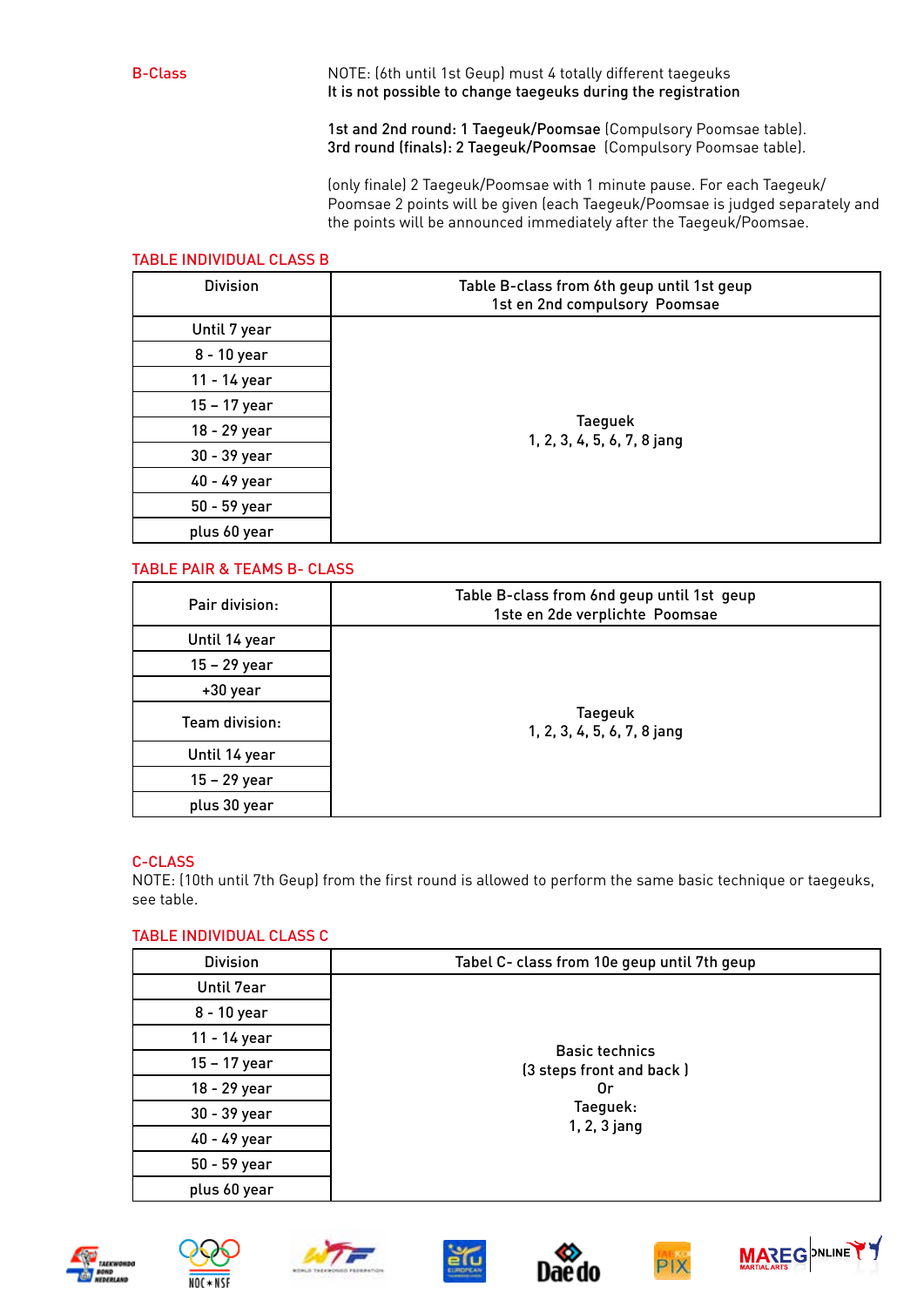#### Tabel Pair & Teams C- class

| Pair division: | Tabel C- class from 10e geup until 7th geup                |
|----------------|------------------------------------------------------------|
| Until 14 year  |                                                            |
| 15 - 29 year   |                                                            |
| plus 30 year   | <b>Basic technics</b>                                      |
| Team division: | (3 steps front and back)<br>0r<br>Taeguek:<br>1, 2, 3 jang |
| Until 14 year  |                                                            |
| 15 - 29 year   |                                                            |
| plus 30 year   |                                                            |

### **7. Free Style**

 WTF Poomsae Free Style Competition Guideline A-Class Categories The Free Style competition will be started for only Dan/Poom degrees, age: plus 15 year.

Below an overview of the rules which should be followed:

#### 1. Composition of Free Style Poomsae

- 1.1. Number of Poom: Each performance shall be composed of 20 to 24 poom (Composition of 1 poom shall be no more than 5 motions.)
- 1.2. Music & choreography shall be the choice of the contestant. However, it should not contain any political, social and religious contents.
- 1.3. Perfomed techniques must be within boundary of taekwondo.

#### 2. Division (age: plus 15 year)

- 2.1. Individual (1): Male / Female.
- 2.2. Pair (2).
- 2.3. Mixed team (5): composition of 5 members including more than 2 males and females.

#### 3. Duration of Contest

3.1. Individual, Pair and Team competition from 60 second to 70 second. (less than 60 or more than 70 second -0,1 deduction on every 5 second.

#### 4. Scoring Criteria

- 4.1. Scoring shall be made in accordance with the rules of the WTF.
- 4.2. The types of foot techniques designated by WTF Poomsae Committee are as follows:
- 4.2.1. Heights of jump Jumping side-kick

#### (in case of pair and team division, entire team members must perform this technique).

- 4.2.2. Number of kicks in a jump Jumping front-kick (at least one member of the team must perform this technique).
- 4.2.3. Gradient of spins in a spin lick Spinning hook-kick or turning kick (at least one member of the team must perform this technique).
- 4.2.4. Number of consecutive kicks Kyorugi style kick

(at least one member of the team must perform this technique) \*3-5 bouncing steps in a spot is mandatory before execute the kyorugi style kicks. (exceeded bouncing of 6-8 -1 and over 8 -0,3 deduction)

- 4.2.5. Acrobatic action Any acrobatic action performance with taekwondo kick. (at least one member of the team must perform this technique).
- 4.3. Each foot technique shall be less than 3 step run-up.
- (exceeded each step run-up -0,1 deduction point).
- 4.4. One of the following stances must be included in de performance at least once:
- Dwitkubi-seogi
- Beom-seogi
- Hakdari-seogi